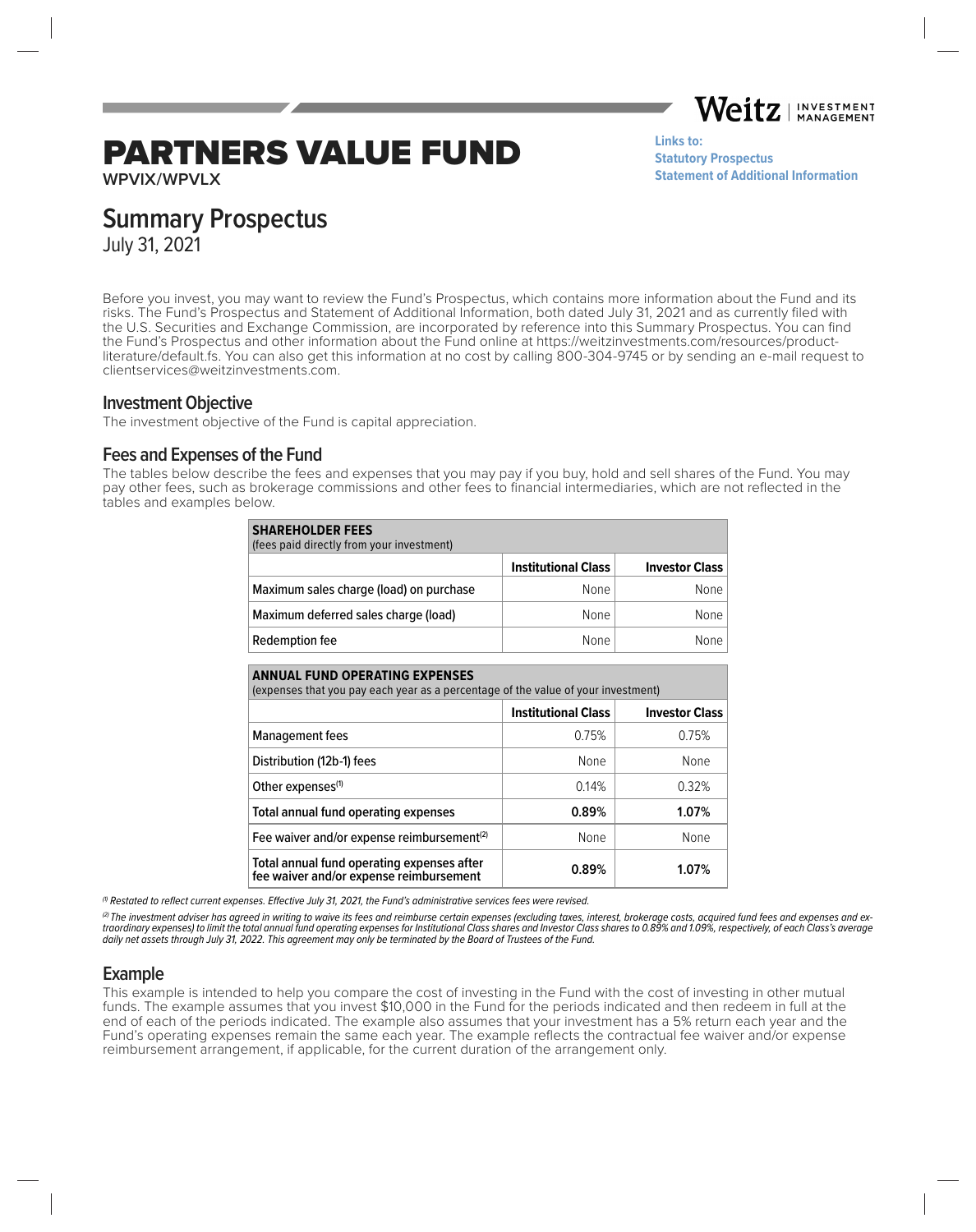Although your actual costs may be higher or lower, based on these assumptions your costs would be:

|                       | 1 YEAR | <b>3 YEARS</b> | 5 YEARS | <b>10 YEARS</b> |
|-----------------------|--------|----------------|---------|-----------------|
| Institutional Class   | \$91   | \$284          | \$493   | \$1.096         |
| <b>Investor Class</b> | \$109  | \$340          | \$590   | \$1,306         |

#### **Portfolio Turnover**

The Fund pays transactions costs, such as commissions, when it buys and sells securities (or "turns over" its portfolio). A higher portfolio turnover rate may indicate higher transaction costs and may result in higher taxes when Fund shares are held in a taxable account. These costs, which are not reflected in annual Fund operating expenses or in the example, affect the Fund's performance. During the most recent fiscal year, the Fund's portfolio turnover rate was 7% of the average value of the portfolio.

#### **Principal Investment Strategies**

The Fund's investment strategy (which we call "Quality at a Discount") is to buy above-average to highest-quality businesses, at prices that we believe are less than what the companies are worth. The Fund is a "multi-cap" fund and may invest in securities of any market capitalization. The Fund may invest in securities issued by non-U.S. companies, which may be denominated in U.S. dollars or foreign currencies. As part of the Fund's strategy, the Fund may concentrate its investments in securities of relatively few issuers.

We assess a company's quality based on its competitive position, return on invested capital, ability to redeploy capital, cash flow consistency, financial leverage and management team. We compare the company's stock price to our estimate of business value, i.e., all the cash that the company will generate for its owners in the future. For each company, we look at a range of business value estimates. We then seek to buy stocks of companies that meet our quality criteria when they are priced are at a discount to our estimates of business value.

We invest with a multiple-year time horizon. We believe that purchasing stocks at prices less than our business value estimates provides opportunities for stock price appreciation, both as business values grow and as the market recognizes companies' values. Typically, we consider selling stocks as they approach or exceed our business value estimates. We may also sell stocks for other reasons, including for the purchase of stocks that we believe offer better investment opportunities.

We do not try to "time" the market. However, if there is cash available for investment and there are not securities that meet the Fund's investment criteria, the Fund may invest without limitation in high-quality cash and cash equivalents such as U.S. government securities or government money market fund shares. If the Fund takes such a defensive position, it may be temporarily unable to achieve its investment objective.

# **Principal Investment Risks**

You should be aware that an investment in the Fund involves certain risks, including, among others, the following:

- Market Risk As with any mutual fund, investment return and principal value will fluctuate, depending on general market conditions and other factors. Market risk includes political, regulatory, economic, social and health risks (including the risks presented by the spread of infectious diseases) which can lead to increased market volatility and negative impacts on local and global financial markets, and the duration and severity of the impact of these risks on markets cannot be reasonably estimated. **You may lose money if you invest in the Fund.**
- **Active Management Risk** The investment adviser's judgment about the attractiveness, value or potential appreciation of the Fund's investments may prove to be incorrect. The Fund could underperform other funds with similar objectives or investment strategies, if the Fund's overall investment selections or strategies fail to produce the intended results.
- **Concentration Risk** The risk that the Fund's performance may be hurt disproportionately by the poor performance of relatively few stocks. The Fund tends to invest a high percentage of assets in its largest holdings.
- **Large Company Risk** Securities of large companies tend to have less overall volatility compared to those of mid-size and small companies; however, large companies may not be able to attain the high growth rates of successful mid-size or small companies. In addition, large companies may be less capable of responding to competitive challenges and disruptive changes.
- **Mid-Size Company Risk** Securities of mid-size companies may be more volatile and less liquid, compared to those of large companies, due to the mid-size companies' limited product lines, markets, financing sources and management depth. Also, securities of mid-size companies may be affected to a greater extent by the underperformance of a sector or changing market conditions.
- **Small Company Risk** Securities of small companies may be more volatile and less liquid, compared to those of large and mid-size companies, due to the small companies' size, limited product lines, markets, financing sources and management depth. Also, securities of small companies may be affected to a greater extent by the underperformance of a sector or changing market conditions.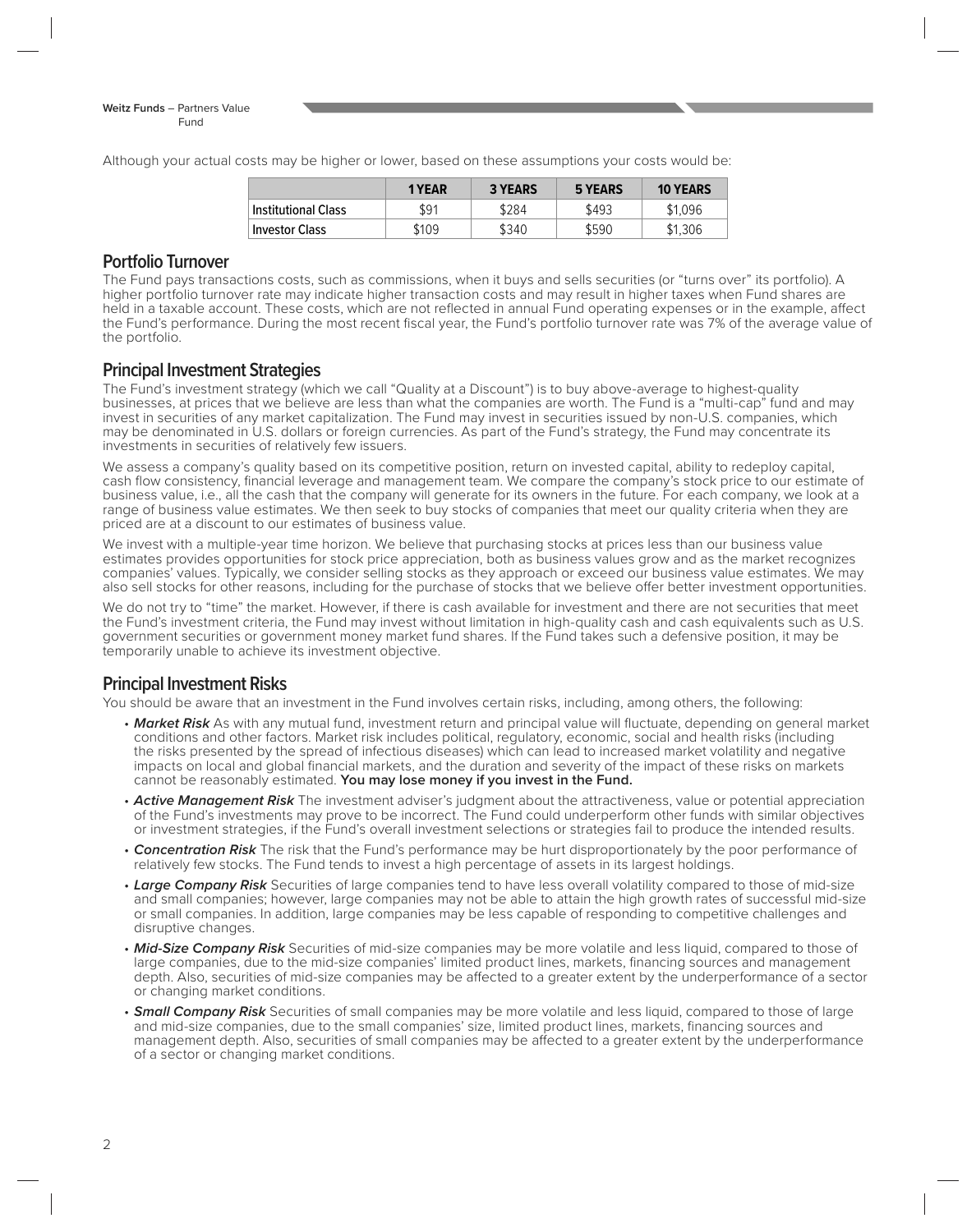- **Non-U.S. Securities Risk** The Fund may invest in securities issued by non-U.S. issuers, which securities may be denominated in U.S. dollars or foreign currencies. Investments in non-U.S. securities may involve additional risks including exchange rate fluctuation, political or economic instability, the imposition of exchange controls, expropriation, limited disclosure and illiquid markets.
- **Failure to Meet Investment Objective** There can be no assurance that the Fund will meet its investment objective.

Your investment in the Fund is not a bank deposit and is not insured nor guaranteed by the Federal Deposit Insurance Corporation (FDIC) or any other governmental agency.

#### **Performance**

The following chart and table provide an indication of the risks of investing in the Fund by showing changes in the Fund's performance from year to year over the period indicated and by showing how the Fund's average annual total returns for the periods indicated, both before and after taxes, compared to those of relevant broad-based securities market indices. The Standard & Poor's 500 Index, the Fund's primary comparative index, is generally representative of the market for the stocks of large-size U.S. companies. The Russell 3000 Index measures the performance of the largest 3,000 U.S. companies. All Fund performance numbers are calculated after deducting fees and expenses, and all numbers assume reinvestment of dividends. Total returns shown include fee waivers and expense reimbursements, if any; total returns would have been lower had there been no waivers and/or reimbursements. The Fund's past performance is not necessarily an indication of how the Fund will perform in the future both before and after taxes. Updated performance information is available at weitzinvestments.com or by calling us toll-free at 800-304-9745.



**Calendar Year Total Returns – Investor Class** 

The year-to-date return for the Fund's Investor Class for the six months ended June 30, 2021 was 16.48%.

| <b>BEST AND WORST PERFORMING QUARTERS</b><br>(during the period shown above) |                  |                     |  |
|------------------------------------------------------------------------------|------------------|---------------------|--|
|                                                                              | Quarter/Year     | <b>Total Return</b> |  |
| Best quarter                                                                 | 2nd quarter 2020 | 18.23%              |  |
| Worst quarter                                                                | 1st guarter 2020 | $-26.32\%$          |  |